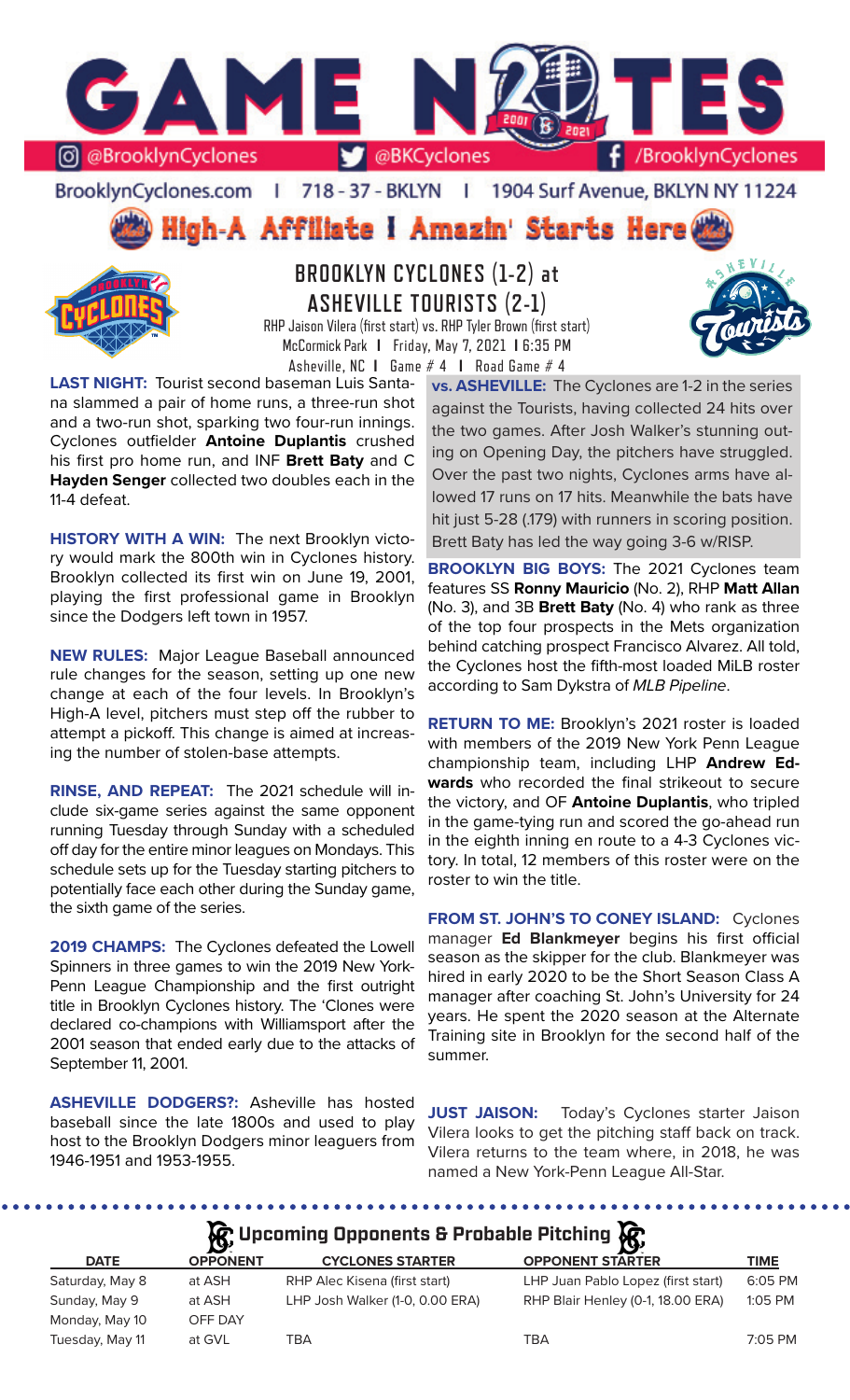### **MAY 7 AT ASHEVILLE STARTING PITCHER PAGE 2**



**WELCOME BACK:** Vilera puts on a Cyclones uniform for the third season as a pro. The right hander spent 2018 and parts of 2019 with the Cyclones. With Brooklyn in 2018, he was **DATE OPP DEC IP H R ER BB K HR AVG** named a Baseball America Short-Season All-Star and a New York-Penn League Mid-Season All-Star.

**FREQUENT FLYER:** Pitched for four different Mets affiliates in 2019...Started the year with Columbia (A) and made four outings...Threw a long relief outing for St. Lucie (A+) piggybacking behind Ervin Santana before joining Brooklyn in June...Made a spot start for Binghamton (AA) on June 26, 2019.

**NYPL STUD:** Turned in an immaculate 2018 campaign with the Cyclones, earning an NYPL All-Star and *Baseball America* Short-Season All-Star nods with a league-leading 1.83 earned run average...Fanned 78 in 73.2 innings, allowing three earned runs or fewer in 12 of 13 starts.

**CARACAS KID:** Hails from the capital and largest city in Venezuela...A city of more than 1.9 million people.

| VILERA'S SEASON AND CAREER HIGHS |                              |                                 |  |  |  |  |  |
|----------------------------------|------------------------------|---------------------------------|--|--|--|--|--|
| 2021 Season                      |                              | Career                          |  |  |  |  |  |
|                                  | <b>Strikeouts</b>            | 9 (2X, 7/17/18 at Tri-City)     |  |  |  |  |  |
|                                  | <b>Double Digit K Games</b>  | None                            |  |  |  |  |  |
|                                  | <b>High Hits, Game</b>       | 8 (4x, 8/20/19 vs. CLR)         |  |  |  |  |  |
|                                  | High HR, Game                | 2 (2x, 8/20/19 vs. CLR)         |  |  |  |  |  |
|                                  | <b>High Runs, Game</b>       | 8 (4/12/19 at Lexington)        |  |  |  |  |  |
|                                  | <b>High Walks, Game</b>      | 4 (7x, 7/19/19 vs. Mahon. Val.) |  |  |  |  |  |
|                                  | <b>Innings Pitched, Game</b> | 7 (8x, 8/20/18 at Tri-City)     |  |  |  |  |  |
|                                  | <b>Complete Games</b>        | 7/17/17 v. GCL Nats (7 IP)      |  |  |  |  |  |
|                                  | Shutouts                     | 7/17/17 v. GCL Nats (7 IP)      |  |  |  |  |  |
|                                  |                              |                                 |  |  |  |  |  |

 **Brooklyn Cyclones** 

|             |   | <b>CATCHER ERA</b> |            |      |
|-------------|---|--------------------|------------|------|
| <b>NAME</b> | G | ER                 | <b>INN</b> | ERΔ  |
| Mena        |   |                    |            |      |
| Senger      |   | $12^{\circ}$       | 17         | 6.35 |
| Uriarte     |   | 6                  | x          | 6.75 |

| <b>CYCLONES STARTING PITCHER BREAKDOWN</b> |    |                                     |   |     |                  |  |  |  |
|--------------------------------------------|----|-------------------------------------|---|-----|------------------|--|--|--|
| <b>STARTER</b>                             | GS | Quality Starts Run Support RS/Start |   |     | <b>BC Record</b> |  |  |  |
| Allan, Matt<br>Butto, Jose<br>Kisena, Alec |    | Ω                                   |   | 10  | $O-1$            |  |  |  |
| Rojas, Oscar<br>Vilera, Jaison             |    | Ω                                   | 4 | 4.0 | $O-1$            |  |  |  |
| Walker, Josh                               |    | Ω                                   | 8 | 8.0 | $1 - \Omega$     |  |  |  |

| <b>BROOKLYN CYCLONES PITCHING BREAKDOWN.</b> |       |            |         |    |    |    |     |    |    |            |              |         |            |         |      |    |    |    |    |           |            |
|----------------------------------------------|-------|------------|---------|----|----|----|-----|----|----|------------|--------------|---------|------------|---------|------|----|----|----|----|-----------|------------|
|                                              | W-L   | <b>ERA</b> | ΙP      | н  | R  | ER | BB. | к  | HR | <b>AVG</b> |              | W-L     | <b>ERA</b> | IP      | н    | R  | ER | BB | к  | <b>HR</b> | <b>AVG</b> |
| <b>STARTERS</b>                              | 1-2   | 9.00       | 11.0    |    |    |    | 6   | 16 |    | .190       | <b>HOME</b>  | 0-0     | 0.00       |         |      |    |    |    |    |           | .000       |
| <b>RELIEVERS</b>                             | $O-O$ | 4.50       | 14.0    | 14 |    |    |     | 20 |    | .246       | ROAD         | $1 - 2$ | 6.48       | 25.0    | - 22 | 19 |    |    | 36 | $\Delta$  | .222       |
| <b>TOTAL</b>                                 | $1-2$ | 6.48       | 25.0 22 |    | 19 | 18 | 11  | 36 | 4  | .222       | <b>TOTAL</b> | $1-2$   | 6.48       | 25.0 22 |      | 19 | 18 | 11 | 36 | 4         | .222       |

### **BULLPEN NOTES**

-Brooklyn relievers have allowed seven runs over 14 2/3 innings, but have struck out batters at a 12.86 K/9 clip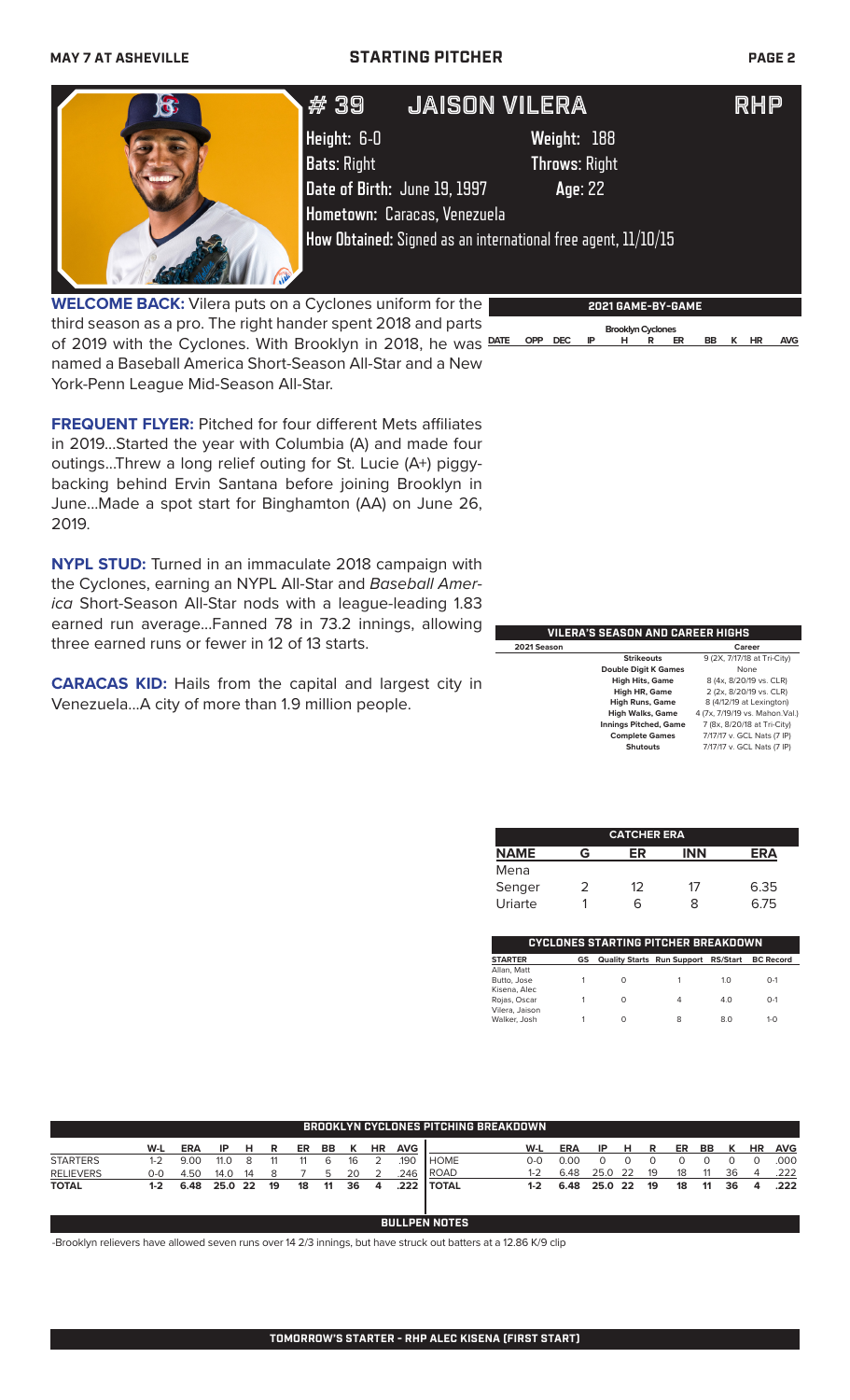| <b>MAY 7 AT ASHEVILLE</b>             |                      | <b>BATTING PAGES</b>                         | <b>PAGE 3</b>                                      |  |  |  |  |
|---------------------------------------|----------------------|----------------------------------------------|----------------------------------------------------|--|--|--|--|
| $#$ 22 BRETT BATY - INF               |                      |                                              | . .444. O HR. 4 RBI. .534 wOBA. wRC+ 214           |  |  |  |  |
| <b>Last Game: 2-3. 2 2B. RBI. BB.</b> | Home:                | Last HR:                                     | <b>Season High, Hits: 2 (2x, 5/6 at Asheville)</b> |  |  |  |  |
| $RISP: 3-6$                           | <b>Road: 4-10</b>    | <b>Multi-Hit Games: 2 (5/6 at Asheville)</b> | Season High, Runs:                                 |  |  |  |  |
| <b>Streak:</b> $1 \text{ G}$ $(2-3)$  | <b>vs. ASH: 4-10</b> | <b>Multi-RBI Games: 1(5/4 at Asheville)</b>  | <b>Season High, RBI: 3 (5/4 at Asheville)</b>      |  |  |  |  |

**Season High, SB:** 

- Enters his third year in the Mets organization...Rated as the No. 4 prospect in the Mets system and the No. 94 prospect in baseball according to *MLB Pipeline* • Earned a non-roster invitation to Spring Training in 2021, collecting a double and a single in 10 games and 10 at-bats
- Joined the Alternate Training Site in Brooklyn in 2020
- Spent the majority of his first pro season with Kingsport (R) before a promotion to Brooklyn to finish the 2019 season, winning the league title with the Cyclones • Committed to the University of Texas before signing with the Mets

| l#3<br>CODY BOHANEK - INF      |                     |                                             | ' .500, 0 HR, 0 RBI, .694 w0BA, wRC+ 312,      |
|--------------------------------|---------------------|---------------------------------------------|------------------------------------------------|
| <b>Last Game:</b> 0-2, R, 2 BB | Home:               | Last HR:                                    | <b>Season High, Hits: 3 (5/5 at Asheville)</b> |
| $RISP: 0-0$                    | <b>Road: 4-8</b>    | <b>Multi-Hit Games: 1(5/5 at Asheville)</b> | <b>Season High, Runs: 2 (5/4 at Asheville)</b> |
| Streak:                        | <b>vs. ASH: 4-8</b> | <b>Multi-RBI Games:</b>                     | Seaon High, RBI:                               |
|                                |                     |                                             | Season High, SB:                               |

- Enters his third year in the Mets organization and his fifth as a professional...Traded from Houston to the Mets in January of 2019 along with 3B J.D. Davis in exchange for OF Ross Adolph, INF Luis Santana, and C Scott Manea
- Spent the majority of his 2019 campaign with St. Lucie, stroking a career-high five home runs in a career-most 99 games
- Called up to Double-A Binghamton in August 2019 and played eight games...Has played at every level entering 2021 • Originally drafted by Houston in the 30th round of the 2017 MLB Draft.

| #B<br>ANTOINE DUPLANTIS - OF ' |                   |                                  | .071. 1 HR. 1 RBI. .076 WOBA. wRC+ -67        |
|--------------------------------|-------------------|----------------------------------|-----------------------------------------------|
| Last Game: 1-5, HR, RBI, R     | Home:             | <b>Last HR:</b> 5/6 at Asheville | <b>Season High, Hits: 1(5/6 at Asheville)</b> |
| $RISP: 0-2$                    | <b>Road: 1-14</b> | <b>Multi-Hit Games:</b>          | <b>Season High, Runs: 1(5/6 at Asheville)</b> |
| <b>Streak: 1 G (1-5)</b>       | vs. ASH: 1-14     | <b>Multi-RBI Games:</b>          | <b>Season High, RBI:</b> 1(5/6 at Asheville)  |
|                                |                   |                                  | Season High, SB:                              |

• Enters his third year in the Mets organization...Spent his draft year with Brooklyn and scored the game-winning run against Lowell in the 2019 NYPL Championship • Recorded eight outfield assists in 47 games to lead Brooklyn

- Finished his LSU career with 359 hits, most in school history and second-most in SEC history behind Cyclones outfielder Jake Mangum (383 hits)...Never finished
- a season at LSU hitting lower than .316 • Drafted in the 19th round by Cleveland in 2018 but did not sign...Brother, Armond, holds the world record in the pole vault with a height of 6.18 meters.

| $#$ 20 JOE GENORD - INF                                        |                                                  |                                                                | .222. O HR. 1 RBI. .259 wOBA. wRC+ 50                                                                                                   |
|----------------------------------------------------------------|--------------------------------------------------|----------------------------------------------------------------|-----------------------------------------------------------------------------------------------------------------------------------------|
| Last Game: 1-4. RBI<br>$RISP: 0-3$<br><b>Streak:</b> 1 G (1-4) | Home:<br><b>Road: 2-9</b><br><b>vs. ASH: 2-9</b> | Last HR:<br><b>Multi-Hit Games:</b><br><b>Multi-RBI Games:</b> | <b>Season High, Hits: 1(5/4 at Asheville)</b><br>Season High, Runs:<br><b>Season High, RBI:</b> 1(5/6 at Asheville)<br>Season High, SB: |

• Enters his third year in the Mets organization...Named to the NYPL All-Star team and won a league title with Brooklyn in 2019

Led the Cyclones with nine home runs and 44 RBIs...Earned Player of the Week honors with the Cyclones during the week of July 7.

• Two-time All-AAC honoree who led USF in home runs in each of his three seasons Also drafted by the Los Angeles Dodgers in the 19th round of the 2015 draft.

| $#15$ JAKE MANGUM - OF  |                   |                                                    | .000. O HR. O RBI. .000 wOBA. wRC+ --          |
|-------------------------|-------------------|----------------------------------------------------|------------------------------------------------|
| Last Game: DNP          | Home:             | Last HR:                                           | Season High, Hits:                             |
| <b>RISP:</b><br>Streak: | Road:<br>vs. ASH: | <b>Multi-Hit Games:</b><br><b>Multi-RBI Games:</b> | <b>Season High, Runs:</b><br>Season High, RBI: |
|                         |                   |                                                    | Season High, SB:                               |

• Enters his third year in the Mets organization...Led the Brooklyn Cyclones with 17 stolen bases and 10 HBP in 2019, winning a league title

• SEC and Mississippi State hits king, finishing his career with 383 hits and the 4th-most in NCAA history...Won SEC Freshman of the Year award in 2016 • Previously drafted by the Mets (32nd, 2018) and the Yankees (30th, 2017)

• Father, John, played nine seasons as a defensive back with the Chicago Bears

| l#2<br>RONNY MAURICIO - INF                                      |                                                  |                                                                                                                                                             | . .333, O HR, O RBI, .437 wOBA, wRC+ 154                                                                                                 |
|------------------------------------------------------------------|--------------------------------------------------|-------------------------------------------------------------------------------------------------------------------------------------------------------------|------------------------------------------------------------------------------------------------------------------------------------------|
| <b>Last Game: DNP</b><br>$RISP: 0-2$<br><b>Streak: 2 G (3-9)</b> | Home:<br><b>Road: 3-9</b><br><b>vs. ASH: 3-9</b> | Last HR:<br>Multi-Hit Games: 1(5/4 at Asheville)<br><b>Multi-RBI Games:</b>                                                                                 | <b>Season High, Hits: 2 (5/4 at Asheville)</b><br><b>Season High, Runs: 2 (5/4 at Asheville)</b><br>Seaon High, RBI:<br>Season High, SB: |
|                                                                  |                                                  | Entered big fifth vear in the Meteorganization. Pated as the Ne. 2 prespect in the Meteorgtom and the Ne. 50 prespect in baseball according to MLD Dineline |                                                                                                                                          |

- Enters his fifth year in the Mets organization...Rated as the No. 2 prospect in the Mets system and the No. 58 prospect in baseball according to *MLB Pipeline* • Non-roster invitee to Spring Training for the third consecutive season...Spent 2020 at the Mets Alternate Site and had one at-bat with the Tigres del Licey in the Dominican Winter League
- Named a South Atlantic League mid-season All-Star with Columbia (A) in 2019
- Won the 2018 GCL Mets Sterling Award, given to the team's most valuable player...Signed with the Mets as a 16-year-old.

| 1# 16   JOSE MENA - C                            |                            |                                                                | .000. O HR. O RBI. .000 wOBA. wRC+ --                                             |
|--------------------------------------------------|----------------------------|----------------------------------------------------------------|-----------------------------------------------------------------------------------|
| <b>Last Game: DNP</b><br><b>RISP:</b><br>Streak: | Home:<br>Road:<br>vs. ASH: | Last HR:<br><b>Multi-Hit Games:</b><br><b>Multi-RBI Games:</b> | Season High, Hits:<br>Season High, Runs:<br>Season High, RBI:<br>Season High, SB: |

• Enters his sixth year in the Mets organization

• Won a 2019 NYPL Championship with Brooklyn, posting his best offensive season as a professional, posting career highs in batting average, hits, home runs, RBIs, and runs • Has caught 81% of would-be base stealers (51 of 81) in his previous four seasons in the system.

| $#12$ GERSON MOLINA - OF |                     |                         | .000, 0 HR, 0 RBI, .190 w0BA, wRC+ 9 |
|--------------------------|---------------------|-------------------------|--------------------------------------|
| Last Game: 0-3, BB       | Home:               | Last HR:                | Season High, Hits:                   |
| $RISP: 0-2$              | Road: $0-6$         | <b>Multi-Hit Games:</b> | Season High, Runs:                   |
| Streak:                  | <b>vs. ASH: 0-6</b> | <b>Multi-RBI Games:</b> | Season High, RBI:                    |
|                          |                     |                         | Season High, SB:                     |

• Enters his fourth season in the Mets organization, having played just one season

• Played 93 games with the Columbia Fireflies (A) in 2019...Struck out 106 times in 326 plate appearances (33% strikeout rate)

• Received a signing bonus of \$175,000

• Played four seasons in the Cuban National Series with Ciego de Avila, hitting .231 over 93 career games and just 26 plate appearances.

| #9<br>' SCOTT OTA - OF . |                     |                                             | ' .222, 0 HR, 1 RBI, .268 wOBA, wRC+ 50,       |
|--------------------------|---------------------|---------------------------------------------|------------------------------------------------|
| Last Game: DNP           | Home:               | Last HR:                                    | <b>Season High, Hits: 2 (5/4 at Asheville)</b> |
| $RISP: 1-4$              | <b>Road: 2-9</b>    | <b>Multi-Hit Games: 1(5/4 at Asheville)</b> | <b>Season High, Runs: 1(5/4 at Asheville)</b>  |
| Streak:                  | <b>vs. ASH: 2-9</b> | <b>Multi-RBI Games:</b>                     | <b>Season High, RBI:</b> 1(5/4 at Asheville)   |
|                          |                     |                                             | Season High, SB:                               |

• Enters his third year in the Mets organization...Spent 2019 with Kingsport, posting a .273 average with seven home runs and 26 RBIs in his first professional season

Led the K-Mets with 14 doubles and seven triples

• Hit 20 home runs in his senior season at UIC and owns the program record with 163 career RBIs

• His high school coach, Brett Kay, was the catcher on the inaugural season of the Brooklyn Cyclones in 2001.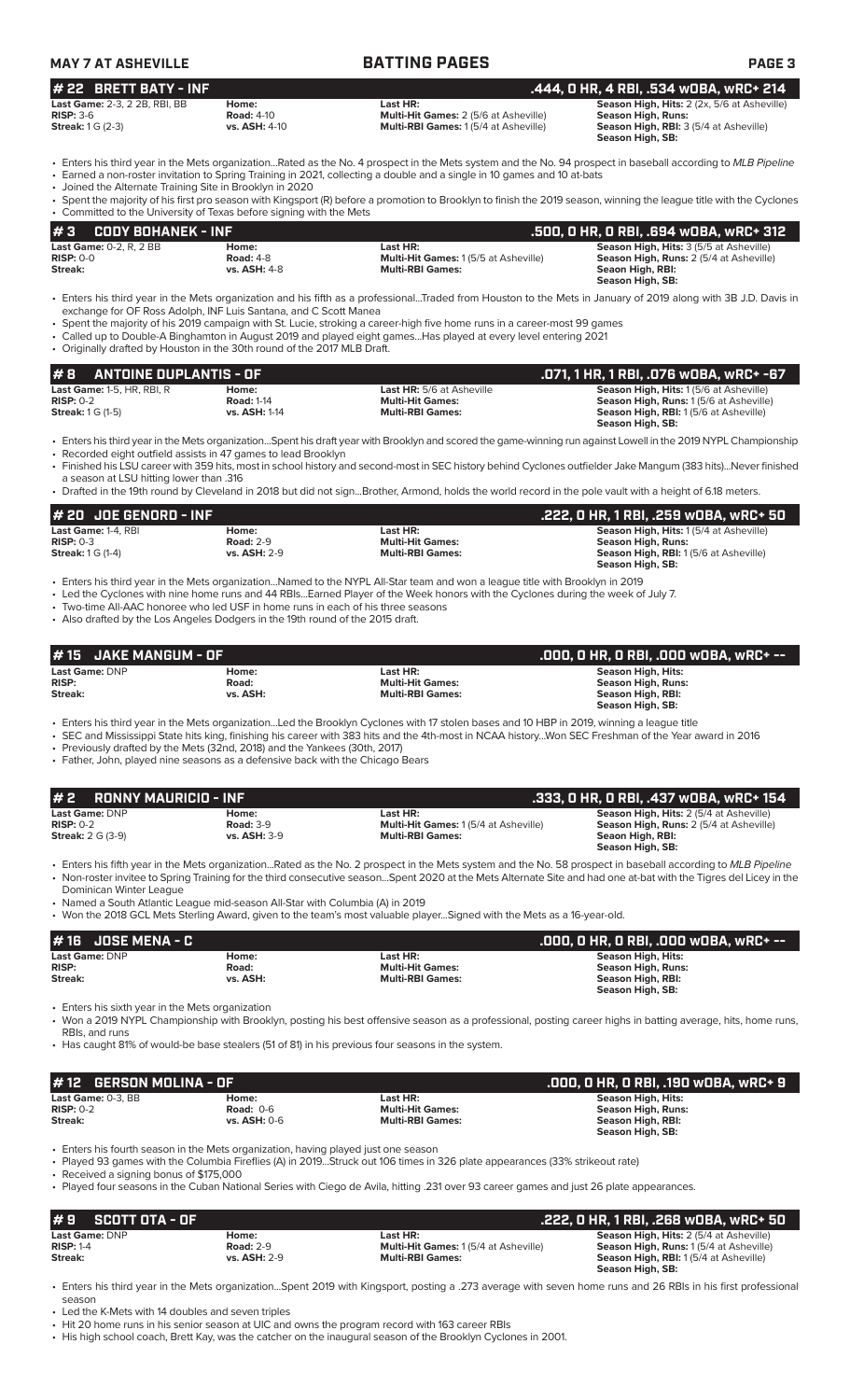| <b>MAY 7 AT ASHEVILLE</b>                                                    |                                                                                                                                                                                                                                                                   | <b>BATTING PAGES</b>                                                                                                                                                                                                                                                                                                      | <b>PAGE 4</b>                                                                                                                                                         |
|------------------------------------------------------------------------------|-------------------------------------------------------------------------------------------------------------------------------------------------------------------------------------------------------------------------------------------------------------------|---------------------------------------------------------------------------------------------------------------------------------------------------------------------------------------------------------------------------------------------------------------------------------------------------------------------------|-----------------------------------------------------------------------------------------------------------------------------------------------------------------------|
| <b>LUKE RITTER - INF</b><br># 19                                             |                                                                                                                                                                                                                                                                   |                                                                                                                                                                                                                                                                                                                           | .154, 1 HR, 1 RBI, .336 wOBA, wRC+ 92                                                                                                                                 |
| Last Game: 0-4<br>$RISP: 0-4$<br>Streak:                                     | Home:<br><b>Road: 2-13</b><br>vs. ASH: 2-13                                                                                                                                                                                                                       | <b>Last HR:</b> 5/5 at Asheville<br><b>Multi-Hit Games:</b><br><b>Multi-RBI Games:</b>                                                                                                                                                                                                                                    | Season High, Hits: 1 (2x, last: 5/5 at ASH)<br>Season High, Runs: 1(2x, last: 5/5 at ASH)<br>Season High, RBI: 1 (2x, last: 5/5 at ASH)<br>Season High, SB:           |
| • Two-time First Team All-AAC honoree                                        | • Led Brooklyn in 2019 in games played (68), runs (39), doubles (15), and walks (33)<br>• Also drafted by the Minnesota Twins in the 37th round of the 2018 MLB Draft<br>• Played linebacker at Rockhurst High School and set the school record with 184 tackles. | Enters his third year in the Mets organizationWon a New York-Penn League title with Brooklyn in 2019                                                                                                                                                                                                                      |                                                                                                                                                                       |
| # 24 HAYDEN SENGER - C                                                       |                                                                                                                                                                                                                                                                   |                                                                                                                                                                                                                                                                                                                           | .444, 1 HR, 1 RBI, .658 WOBA, WRC+ 286                                                                                                                                |
| Last Game: 2-4, 2B, 2R<br>$RISP: 0-1$<br><b>Streak: 2 G (4-9)</b>            | Home:<br><b>Road: 4-9</b><br><b>vs. ASH: 4-9</b>                                                                                                                                                                                                                  | Last HR: 1 (5/4 at Asheville)<br><b>Multi-Hit Games:</b> 2 (5/6 at Asheville)<br><b>Multi-RBI Games:</b>                                                                                                                                                                                                                  | Season High, Hits: 2 (2x, 5/6 as Asheville)<br>Season High, Runs: 2 (2x, 5/6 at Asheville)<br>Season High, RBI: 1 (5/4 at Asheville)<br>Season High, SB:              |
| • First-Team All-MAC at Miami in 2018                                        | • Enters his fourth year in the Mets systemNon-roster invitee to 2021 Spring Training                                                                                                                                                                             | • Made pro debut with Kingsport (R) in 2018, playing 10 games before finishing the season with 22 games for the Brooklyn Cyclones<br>• All-time hits leader at Lakota East High School, also playing football as a middle linebacker.                                                                                     | • Spent 2019 with Columbia, catching 33 of 87 (38%) of runners attempting to steal a base in his first full pro season and getting hit by pitch 19 times in 90 games. |
| #4<br><b>BLAKE TIBERI - INF/OF</b>                                           |                                                                                                                                                                                                                                                                   |                                                                                                                                                                                                                                                                                                                           | .000, 0 HR, 0 RBI, .000 w0BA, wRC+ -100                                                                                                                               |
| Last Game: 0-4<br><b>RISP: 0-1</b><br>Streak:                                | Home:<br><b>Road: 0-8</b><br>vs. ASH: 0-8                                                                                                                                                                                                                         | Last HR:<br><b>Multi-Hit Games:</b><br><b>Multi-RBI Games:</b>                                                                                                                                                                                                                                                            | Season High, Hits:<br><b>Season High, Runs:</b><br>Season High, RBI:<br><b>Season High, SB:</b>                                                                       |
| after just five games<br>• 2016 Third Team All-ACC in final year in college. |                                                                                                                                                                                                                                                                   | • Enters his sixth year in the Mets organizationReturns to Brooklyn for the first time since his pro debut year in 2016<br>• Has played second base, third base, left field and right field across more than 295 games                                                                                                    | • Spent parts of two seasons with Columbia and St. LucieUnderwent Tommy John surgery on his elbow on May 3, 2017, missing the remainder of the season                 |
| <b>JUAN URIARTE - C</b><br># 17                                              |                                                                                                                                                                                                                                                                   |                                                                                                                                                                                                                                                                                                                           | .000, 0 HR, 0 RBI, .000 w0BA, wRC+ -100                                                                                                                               |
| Last Game: DNP<br><b>RISP: 0-1</b><br>Streak:                                | Home:<br><b>Road: 0-4</b><br>vs. ASH: 0-4                                                                                                                                                                                                                         | Last HR:<br><b>Multi-Hit Games:</b><br><b>Multi-RBI Games:</b>                                                                                                                                                                                                                                                            | Season High, Hits:<br><b>Season High, Runs:</b><br>Season High, RBI:<br>Season High, SB:                                                                              |
|                                                                              | • Caught 16 of 44 (36%) would-be base stealers in 2019.                                                                                                                                                                                                           | • Enters his eighth year in the Mets organizationSpent 2019 with Columbia (A) and the GCL Mets (R)<br>• Injured in his first at-bat with Brooklyn in 2018 on Opening Day at Staten Island, missing the entire season<br>. Finished 10th in batting average in the Appalachian League with Kingsport in 2017, hitting .305 |                                                                                                                                                                       |
| <b>ANTHONY WALTERS - INF</b>                                                 |                                                                                                                                                                                                                                                                   |                                                                                                                                                                                                                                                                                                                           | .000, O HR, O RBI, .000 WOBA, WRC+ --                                                                                                                                 |
| Last Game: DNP                                                               | Home:                                                                                                                                                                                                                                                             | Last HR:                                                                                                                                                                                                                                                                                                                  | Season High, Hits:                                                                                                                                                    |
| <b>RISP: 0-1</b><br><b>Streak:</b>                                           | Road:<br>vs. ASH:                                                                                                                                                                                                                                                 | <b>Multi-Hit Games:</b><br><b>Multi-RBI Games:</b>                                                                                                                                                                                                                                                                        | Season High, Runs:<br>Season High, RBI:<br>Season High, SB:                                                                                                           |
|                                                                              | Taber Lee and current Cyclones pitching coach Royce Ring in 2002<br>• Attended Cal and played one season with the Golden Bears in 2017                                                                                                                            | • Enters his second year and first season in the Mets organizationSelected as one of six by the Mets in the 2020 MLB Draft<br>• Hit .271 in just 16 games for the Aztecs in 2020Transferred to SDSU from Mt. San Antonio College after the 2018 season                                                                    | • Drafted with teammate Casey Schmitt (SFG) in the top 100 picks of the MLB Draft, setting a mark for the first time two Aztecs have been drafted top 100 since       |
| <b>MATT WINAKER - OF</b>                                                     |                                                                                                                                                                                                                                                                   |                                                                                                                                                                                                                                                                                                                           | .333, 0 HR, 1 RBI, .621 wOBA, wRC+ 267                                                                                                                                |
| Last Game: 1-4, RBI<br><b>RISP: 1-2</b><br><b>Streak:</b> 2 G (2-6)          | Home:<br><b>Road: 2-6</b><br>vs. ASH: 2-6                                                                                                                                                                                                                         | Last HR:<br><b>Multi-Hit Games:</b><br><b>Multi-RBI Games:</b>                                                                                                                                                                                                                                                            | Season High, Hits: 1 (2x, 5/6 at Asheville)<br>Season High, Runs:<br>Season High, RBI: 1 (5/5 at Asheville)<br>Season High, SB:                                       |
|                                                                              | • Enters his fifth year in the Mets organizationSpent 2019 with Advanced-A St. Lucie<br>• Returns to Brooklyn for the first time since his draft season in 2017                                                                                                   | • All-Pac 12 selection as a sophomore and junior at Stanford ahead of the draftPlayed first base and in the outfield with the Cardinal<br>• Went 50-for-50 on field goals and extra points as a member of the San Ramon Valley High School football team in 2014                                                          |                                                                                                                                                                       |
|                                                                              |                                                                                                                                                                                                                                                                   |                                                                                                                                                                                                                                                                                                                           |                                                                                                                                                                       |
|                                                                              |                                                                                                                                                                                                                                                                   |                                                                                                                                                                                                                                                                                                                           |                                                                                                                                                                       |
|                                                                              |                                                                                                                                                                                                                                                                   |                                                                                                                                                                                                                                                                                                                           |                                                                                                                                                                       |

|                                                                               | <b>Home Run Chart</b>                  |                                                 |  |                        |                 |             |        |                 |  |                        |                 |
|-------------------------------------------------------------------------------|----------------------------------------|-------------------------------------------------|--|------------------------|-----------------|-------------|--------|-----------------|--|------------------------|-----------------|
| $\begin{array}{l} \underline{\textbf{Date}} \\ 5/4 \\ 5/5 \\ 5/6 \end{array}$ | Player<br>Hayden Senger<br>Luke Ritter | <b>Opponent</b><br>at Asheville<br>at Asheville |  | Exit Velo Launch Angle | <b>Distance</b> | <b>Date</b> | Player | <b>Opponent</b> |  | Exit Velo Launch Angle | <b>Distance</b> |
|                                                                               | Antoine Duplantis at Asheville         |                                                 |  |                        |                 |             |        |                 |  |                        |                 |
|                                                                               |                                        |                                                 |  |                        |                 |             |        |                 |  |                        |                 |
|                                                                               |                                        |                                                 |  |                        |                 |             |        |                 |  |                        |                 |
|                                                                               |                                        |                                                 |  |                        |                 |             |        |                 |  |                        |                 |
|                                                                               |                                        |                                                 |  |                        |                 |             |        |                 |  |                        |                 |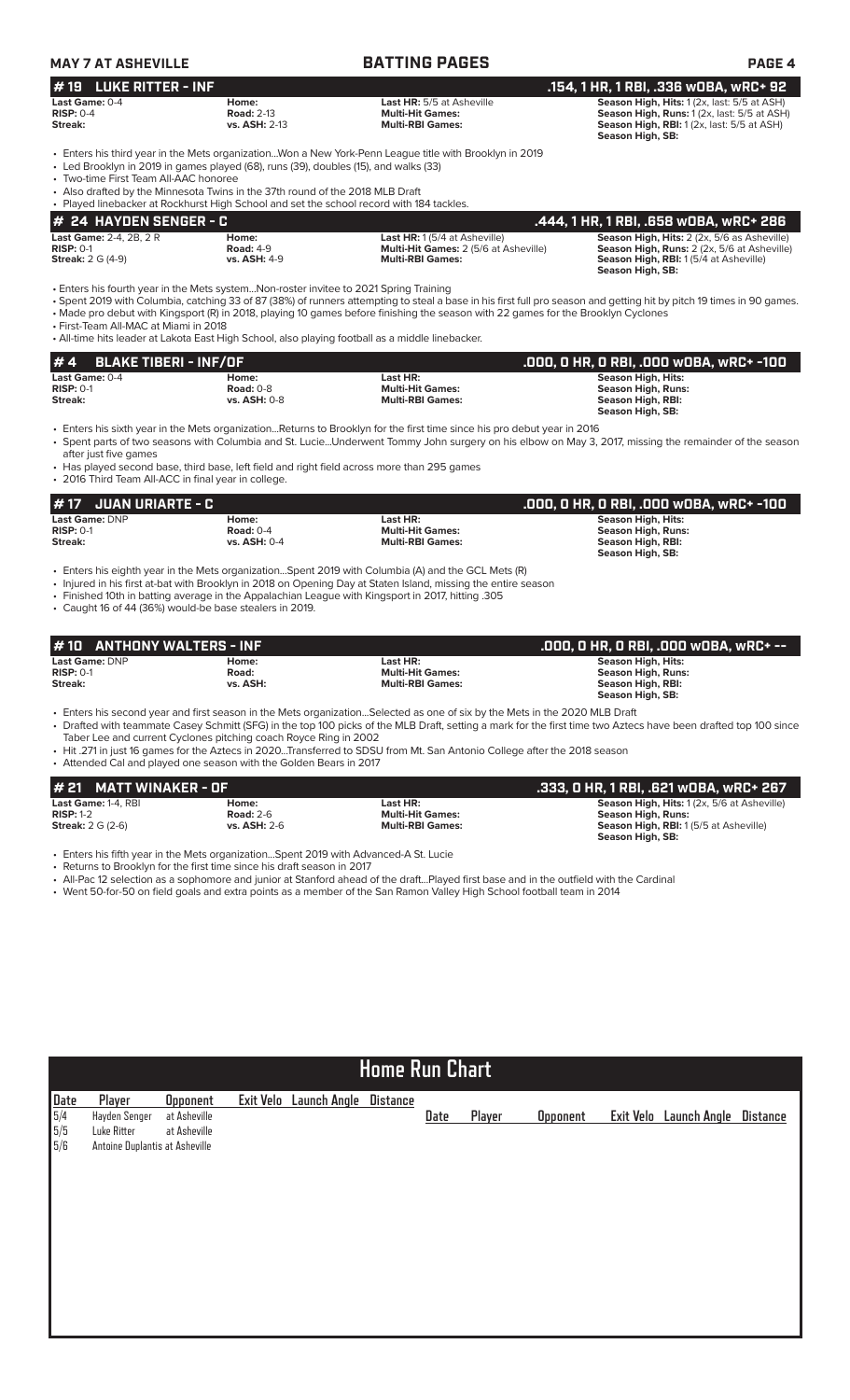| #18                         | ANDREW EDWARDS - LHP               |               | 18.0 K/9. 9.00 ERA. 0 SV |                 | <b>CYCLONES BULLPEN TOTALS</b> |
|-----------------------------|------------------------------------|---------------|--------------------------|-----------------|--------------------------------|
| <b>Last App:</b> 5/5 at ASH | Last Loss:                         | SV/OP (Last): | Holds:                   | Record: $0-0$   | Holds:                         |
| Leadoff: $0-1$              | <b>Inherited Runners/Stranded:</b> |               |                          | $- - - - - - -$ |                                |

• Enters his third year in the Mets organization...Struck out the final batter in Game 3 of the 2019 NYPL Championship Series to win Brooklyn's first outright minor league baseball title in team history

• Spent the entire 2019 season with the Cyclones, collecting three saves

• Went to New Mexico State for two seasons after pitching a pair of campaigns for Central Arizona.

| # 13       JOSH HEJKA  - RHP            |                                                      |               | 11.57 K/9, 3.86 ERA, 0 SV |
|-----------------------------------------|------------------------------------------------------|---------------|---------------------------|
| <b>Last App:</b> 5/5 at ASH<br>Leadoff: | Last Loss:<br><b>Inherited Runners/Stranded: 2/0</b> | SV/OP (Last): | Holds:                    |

• Enters his third year in the Mets organization...Won a 2019 NYPL title with Brooklyn, splitting time with the Cyclones and Kingsport Mets

• Signed as a minor league free agent in mid-summer after pitching in six games with the Westside Wolly Mammoths in the United Shore Baseball League

• Pitched all four years at Johns Hopkins, switching to submarine later in his career.

| # 11                                             | : NICK MACDONALD - RHP '                             |               | 9.0 K/9, 9.00 ERA, 0 SV |  |  |
|--------------------------------------------------|------------------------------------------------------|---------------|-------------------------|--|--|
| <b>Last App: 5/6</b><br>Leadoff: $0-2$           | Last Loss:<br><b>Inherited Runners/Stranded: 1/0</b> | SV/OP (Last): | Holds:                  |  |  |
| • Enters his third year in the Mets organization |                                                      |               |                         |  |  |

• Pitched across three levels in the system in 2019, including being a member of the 2019 New York-Penn League championship team in Brooklyn

• Drafted after his junior season at Florida International

|                                         |                                                                         |                                                                                                                                                                                                                                                                                         |                           | DATE | OPP        | DEC        | IP  | н                          | R                    | BB<br>ER     | Κ              | <b>HR</b>    |
|-----------------------------------------|-------------------------------------------------------------------------|-----------------------------------------------------------------------------------------------------------------------------------------------------------------------------------------------------------------------------------------------------------------------------------------|---------------------------|------|------------|------------|-----|----------------------------|----------------------|--------------|----------------|--------------|
| #5                                      | <b>BRIAN METOYER - RHP</b>                                              |                                                                                                                                                                                                                                                                                         | 10.21 K/9, 0.00 ERA, 0 SV | 5/5  | @ASH       |            | 2.1 |                            |                      |              | 3              | $\Omega$     |
| Last App: 5/6<br>Leadoff: 1-1, BB       | Last Loss:<br><b>Inherited Runners/Stranded: 2/1</b>                    | SV/OP (Last):                                                                                                                                                                                                                                                                           | Holds:                    |      |            |            |     |                            |                      |              |                |              |
|                                         |                                                                         | · Enters his fourth year in the Mets orgWon a New York Penn League title with Brooklyn in 2019                                                                                                                                                                                          |                           |      |            |            |     |                            |                      |              |                |              |
|                                         |                                                                         | • Struck out 40 batters over 28.2 innings with BrooklynSpent his first professional season with                                                                                                                                                                                         |                           |      |            |            |     | <b>NICK MACDONALD</b>      |                      |              |                |              |
| <b>GCL Mets and Kingsport Mets</b>      |                                                                         |                                                                                                                                                                                                                                                                                         |                           | DATE | OPP        | <b>DEC</b> | IP  | н                          | R<br>ER              | BB           | Κ              | HR           |
|                                         |                                                                         | • Joins Ronnie Robbins (30th, 1981 - Toronto) as the only two LSU-Alexandria Generals to be                                                                                                                                                                                             |                           | 5/6  | @ASH       |            | 2.0 | 5                          | 3<br>$\overline{2}$  | $\Omega$     | $\overline{2}$ | $\Omega$     |
| drafted by a MLB team in school history |                                                                         |                                                                                                                                                                                                                                                                                         |                           |      |            |            |     |                            |                      |              |                |              |
|                                         |                                                                         | • Native of Natchitoches (NACK-ah-tish), the oldest city in Louisiana (est. 1714).                                                                                                                                                                                                      |                           |      |            |            |     |                            |                      |              |                |              |
| #43                                     | <b>BRYCE MONTES DE OCA - RHP</b>                                        |                                                                                                                                                                                                                                                                                         | 0.0 K/9, 0.00 ERA, 0 SV   |      |            |            |     | <b>BRIAN METOYER</b>       |                      |              |                |              |
| Last App: 5/5 at ASH                    | <b>Last Loss:</b>                                                       | SV/OP (Last):                                                                                                                                                                                                                                                                           | Holds:                    | DATE | OPP        | <b>DEC</b> | IP  | H                          | R<br>ER.             | BB           | К              | HR           |
| Leadoff: 0-0, BB                        | <b>Inherited Runners/Stranded:</b>                                      |                                                                                                                                                                                                                                                                                         |                           | 5/6  | @ASH       |            | 2.2 | $\mathbf{1}$               | $\circ$<br>1         | 1            | 3              | $\Omega$     |
| nerve transposition                     |                                                                         | • Enters his fourth year in the Mets orgHas not pitched as a professional due to injuries<br>· Underwent Tommy John surgery as a high school junior and missed 2016 after having ulnar<br>• Previously drafted by Washington in the 15th round of the 2017 MLB Draft and by the Chicago |                           |      |            |            |     |                            |                      |              |                |              |
|                                         | White Sox in the 14th round of the 2015 MLB Draft.                      |                                                                                                                                                                                                                                                                                         |                           |      |            |            |     | <b>BRYCE MONTES DE OCA</b> |                      |              |                |              |
|                                         |                                                                         |                                                                                                                                                                                                                                                                                         |                           | DATE | OPP        | <b>DEC</b> | IP  | н                          | R<br><b>ER</b>       | <b>BB</b>    | K              | HR           |
| #7                                      | <b>ERIC ORZE - RHP</b>                                                  |                                                                                                                                                                                                                                                                                         | 13.50 K/9, 4.50 ERA, 0 SV | 5/5  | @ASH       |            | 1.0 | $\Omega$                   | $\Omega$<br>$\Omega$ | $\mathbf{1}$ | $\Omega$       | $\Omega$     |
| Last App: 5/4                           | Last Loss:                                                              | SV/OP (Last):                                                                                                                                                                                                                                                                           | Holds:                    |      |            |            |     |                            |                      |              |                |              |
| Leadoff: 1-2                            | <b>Inherited Runners/Stranded:</b>                                      |                                                                                                                                                                                                                                                                                         |                           |      |            |            |     |                            |                      |              |                |              |
|                                         | • Enters his second year and first full season in the Mets organization |                                                                                                                                                                                                                                                                                         |                           |      |            |            |     |                            |                      |              |                |              |
|                                         |                                                                         | . One of six draft picks by the Mets in the 2020 MLB Draftfinal selection for the club                                                                                                                                                                                                  |                           | DATE | OPP        | <b>DEC</b> | IP  | <b>ERIC ORZE</b><br>Н      | R<br>ER              | BB           | Κ              | HR           |
|                                         |                                                                         | • Two-time cancer survivor, beating testicular cancer and stage-zero melanoma                                                                                                                                                                                                           |                           | 5/4  | @ASH       |            | 2.0 | 2                          |                      | $\Omega$     | 3              | $\mathbf{1}$ |
|                                         |                                                                         | • Struck out 29 batters over 19.2 innings with Univ. New Orleans in '20 as Saturday starter.                                                                                                                                                                                            |                           |      |            |            |     |                            |                      |              |                |              |
| #26                                     | <b>MICHEL OTANEZ - RHP</b>                                              |                                                                                                                                                                                                                                                                                         | 27.0 K/9, 0.00 ERA, 0 SV  |      |            |            |     |                            |                      |              |                |              |
| Last App: 5/6                           | Last Loss:                                                              | SV/OP (Last):                                                                                                                                                                                                                                                                           | Holds:                    |      |            |            |     |                            |                      |              |                |              |
| Leadoff: 0-1                            | <b>Inherited Runners/Stranded:</b>                                      |                                                                                                                                                                                                                                                                                         |                           |      |            |            |     | <b>MICHEL OTANEZ</b>       |                      |              |                |              |
|                                         |                                                                         | . Enters his sixth year in the Mets orgNo. 26 prospect in the system according to MLB Pipeline                                                                                                                                                                                          |                           | DATE | OPP        | <b>DEC</b> | IP  | Н                          | R                    | ER<br>BB     | Κ              | <b>HR</b>    |
|                                         | • Returns to Brooklyn for the second assignment in a row                |                                                                                                                                                                                                                                                                                         |                           | 5/6  | @ASH       |            | 1.0 | $\Omega$                   | $\Omega$<br>$\Omega$ | $\Omega$     | 3              | $\Omega$     |
|                                         |                                                                         | • Pitched with the Cyclones and won an NYPL title in 2019 and also spent time with Kingsport •                                                                                                                                                                                          |                           |      |            |            |     |                            |                      |              |                |              |
|                                         |                                                                         | Missed 2017 due to injuryStruck out 21 batters in 21.1 innings with the DSL Mets1 in 2016.                                                                                                                                                                                              |                           |      |            |            |     |                            |                      |              |                |              |
| #48                                     | <b>MITCH RAGAN - RHP</b>                                                |                                                                                                                                                                                                                                                                                         | 18.00 K/9, 4.50 ERA, 0 SV |      |            |            |     |                            |                      |              |                |              |
| Last App: 5/4                           | Last Loss:                                                              | SV/OP (Last):                                                                                                                                                                                                                                                                           | Holds:                    | DATE | <b>OPP</b> | <b>DEC</b> | IP  | <b>MITCH RAGAN</b><br>H    | R<br>ER.             | BB           |                | HR           |
| Leadoff: 2-2                            | <b>Inherited Runners/Stranded:</b>                                      |                                                                                                                                                                                                                                                                                         |                           | 5/4  | @ASH       |            | 2.0 | 3                          | $\mathbf{1}$         |              | Δ              |              |
|                                         |                                                                         | • Enters his third year in the Mets organizationWon a title with Brooklyn in 2019, earning the win                                                                                                                                                                                      |                           |      |            |            |     |                            |                      |              |                |              |
|                                         | in the championship-clinching game against Lowell                       |                                                                                                                                                                                                                                                                                         |                           |      |            |            |     |                            |                      |              |                |              |

• Named a New York-Penn League All-Star with the Cyclones

• Named the 2019 Big East Pitcher of the Year with Creighton, sweeping the tournament en route to a title

• Pitched at Creighton for two seasons after spending 2017 with Iowa West and 2016 with Wayne State.

|                      |                  |     | <b>Number of Pitches Thrown</b> |                |     |     |     |
|----------------------|------------------|-----|---------------------------------|----------------|-----|-----|-----|
| <b>Pitcher</b>       | <b>Days Rest</b> | 5/4 | 5/5                             | 5/6            | 5/7 | 5/8 | 5/9 |
| Edwards, Andrew      |                  | --  | 32                              | --             | --  | --  |     |
| Hejka, Josh          |                  | --  | 36                              | --             | --  | --  |     |
| MacDonald, Nick      | O                | --  | --                              | 48             | --  | --  |     |
| Metoyer, Brian       | O                | --  | --                              | 37             | --  | --  |     |
| Montes de Oca, Bryce |                  | --  | 15                              | $\overline{a}$ | --  | --  |     |
| Orze, Eric           | 2                | 30  | --                              | --             | --  | --  |     |
| Otanez, Michel       | O                | --  | --                              | 15             | --  | --  | --  |
| Ragan, Mitch         | $\overline{2}$   | 42  |                                 |                |     |     |     |

**Record when bullpen doesn't allow a run:** 0-0 **Record when bullpen allows a run:** 1-2

**LAST FIVE APPEARANCES**

**ANDREW EDWARDS**<br>DEC IP H R ER DATE OPP DEC IP H R ER BB K HR 5/5 @ASH 1.0 2 1 1 1 2 0

**JOSH HEJKA**

**ERA:** 4.32 **Saves/Op:** 

**Home Runs:** 2

**Hits:** 19 **Runs:** 5

**Walks:** 4 **Strikeouts:** 18 **Inherited Runners/Stranded:** 5/1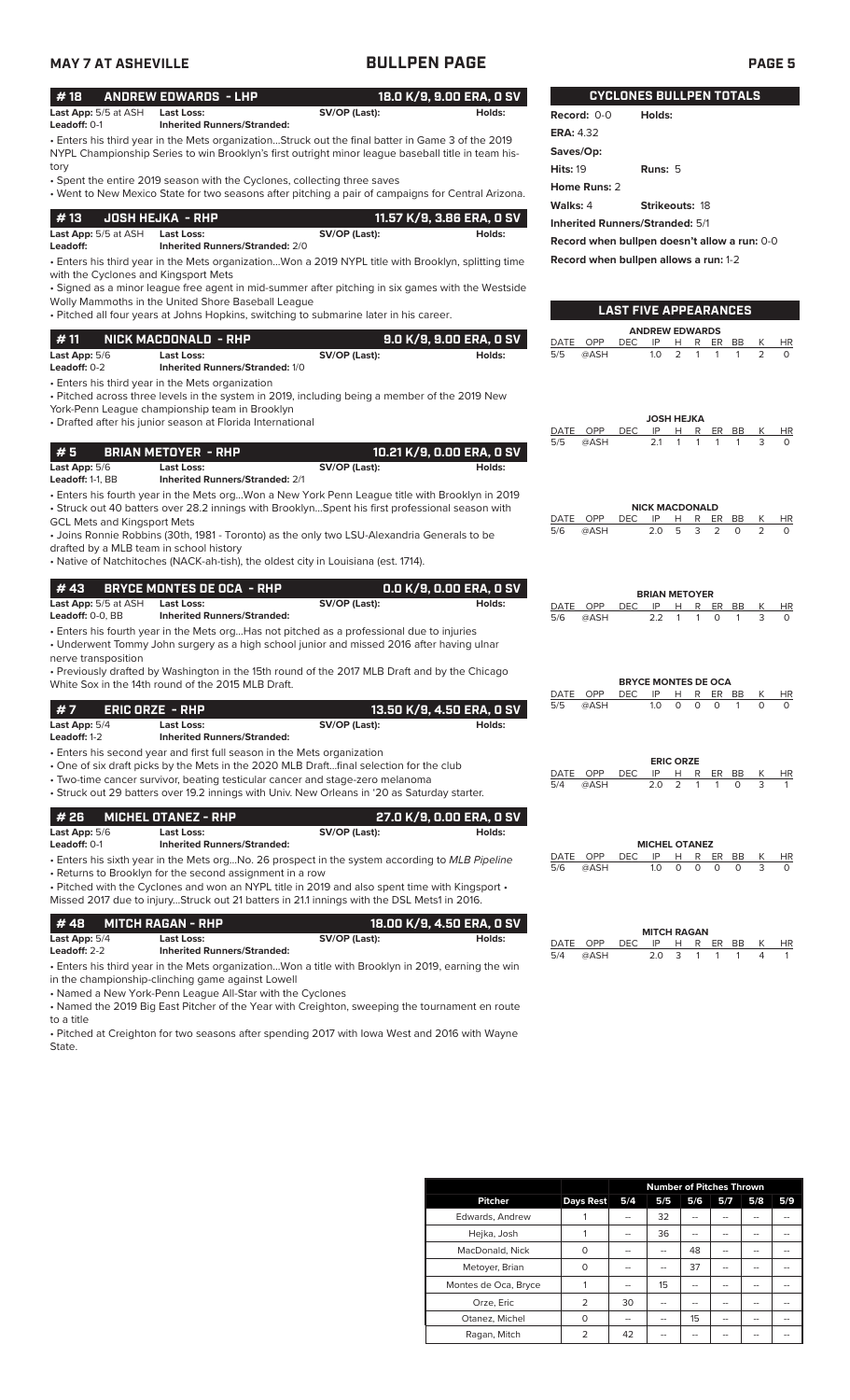### **MAY 7 AT ASHEVILLE HIGH/LOW & CHARTS PAGE 6**

| INDIVIDUAL BATTING HIGHS                                                          |  |  |  |  |  |
|-----------------------------------------------------------------------------------|--|--|--|--|--|
| Longest Hitting StreakMauricio, Senger 2 games (5/4 at Asheville-present)         |  |  |  |  |  |
|                                                                                   |  |  |  |  |  |
|                                                                                   |  |  |  |  |  |
|                                                                                   |  |  |  |  |  |
| Most Doubles, Game2 (three players, last: Baty & Senger, 5/6 at Asheville)        |  |  |  |  |  |
|                                                                                   |  |  |  |  |  |
| Most Home Runs, Game1 (three players, last: Duplantis 5/6 at Asheville)           |  |  |  |  |  |
|                                                                                   |  |  |  |  |  |
|                                                                                   |  |  |  |  |  |
|                                                                                   |  |  |  |  |  |
|                                                                                   |  |  |  |  |  |
|                                                                                   |  |  |  |  |  |
|                                                                                   |  |  |  |  |  |
|                                                                                   |  |  |  |  |  |
|                                                                                   |  |  |  |  |  |
| Most Extra-Base Hits, Game2 (three players, last Baty & Senger, 5/6 at Asheville) |  |  |  |  |  |
|                                                                                   |  |  |  |  |  |
| <b>TEAM BATTING HIGHS</b>                                                         |  |  |  |  |  |
|                                                                                   |  |  |  |  |  |
|                                                                                   |  |  |  |  |  |
|                                                                                   |  |  |  |  |  |
|                                                                                   |  |  |  |  |  |
|                                                                                   |  |  |  |  |  |
|                                                                                   |  |  |  |  |  |
|                                                                                   |  |  |  |  |  |
|                                                                                   |  |  |  |  |  |
|                                                                                   |  |  |  |  |  |
|                                                                                   |  |  |  |  |  |
|                                                                                   |  |  |  |  |  |
|                                                                                   |  |  |  |  |  |
|                                                                                   |  |  |  |  |  |
|                                                                                   |  |  |  |  |  |
|                                                                                   |  |  |  |  |  |
|                                                                                   |  |  |  |  |  |

| Most Consecutive Scoreless Inn., Starter5 (Josh Walker, 5/4 at Asheville)    |  |
|------------------------------------------------------------------------------|--|
| Most Consecutive Scoreless Inn., Reliever  2 (Mitch Ragan, 5/4 at Asheville) |  |
|                                                                              |  |

**INDIVIDUAL PITCHING HIGHS**

**TEAM PITCHING HIGHS**

| <b>EAM FILLAING HIGHS</b> |  |  |  |  |  |  |
|---------------------------|--|--|--|--|--|--|
|                           |  |  |  |  |  |  |
|                           |  |  |  |  |  |  |
|                           |  |  |  |  |  |  |
|                           |  |  |  |  |  |  |
|                           |  |  |  |  |  |  |
|                           |  |  |  |  |  |  |
|                           |  |  |  |  |  |  |
|                           |  |  |  |  |  |  |
|                           |  |  |  |  |  |  |
|                           |  |  |  |  |  |  |
|                           |  |  |  |  |  |  |
|                           |  |  |  |  |  |  |
|                           |  |  |  |  |  |  |
|                           |  |  |  |  |  |  |
|                           |  |  |  |  |  |  |
|                           |  |  |  |  |  |  |

| <b>TEAM MISCELLANEOUS</b> |  |
|---------------------------|--|
|                           |  |
|                           |  |
|                           |  |
|                           |  |
|                           |  |
|                           |  |
|                           |  |
|                           |  |
|                           |  |
|                           |  |
|                           |  |
|                           |  |
|                           |  |

|                                       |                   | <b>OUTFIELD ASSISTS [2]</b> |            | <b>RECORD BREAKDOWN</b>       |  |  |
|---------------------------------------|-------------------|-----------------------------|------------|-------------------------------|--|--|
|                                       | <b>NAME</b>       | <b>TOTAL</b>                | (LAST)     |                               |  |  |
| <b>STARTERS BY POSITION</b>           | <b>Duplantis</b>  | 1                           | 5/5 at ASH |                               |  |  |
| $C-$ Senger (2), Uriarte (1)          | Winaker           | 1                           | 5/6 at ASH |                               |  |  |
|                                       |                   |                             |            |                               |  |  |
| 1B- Genord (2), Bohanek (1)           |                   |                             |            |                               |  |  |
|                                       |                   |                             |            |                               |  |  |
| 2B- Ritter (2), Walters (1)           |                   |                             |            |                               |  |  |
|                                       |                   |                             |            |                               |  |  |
| 3B- Baty (2), Tiberi (1)              |                   |                             |            |                               |  |  |
|                                       |                   |                             |            |                               |  |  |
| SS- Mauricio (2), Bohanek (1)         |                   | UNIFORM RECORDS             |            |                               |  |  |
|                                       |                   |                             |            |                               |  |  |
| LF- Duplantis (3)                     | <b>Home White</b> |                             | $0-0$      |                               |  |  |
|                                       |                   |                             |            |                               |  |  |
| CF- Ota (2), Molina (1)               | <b>Road Gray</b>  |                             | $1 - 2$    |                               |  |  |
|                                       |                   |                             |            |                               |  |  |
| RF- Winaker (2), Molina (1)           |                   |                             |            |                               |  |  |
|                                       |                   |                             |            |                               |  |  |
| DH- Bohanek (1), Tiberi (1), Baty (1) |                   |                             |            |                               |  |  |
|                                       |                   |                             |            |                               |  |  |
|                                       |                   |                             |            |                               |  |  |
| <b>STARTERS BY BATTING ORDER</b>      |                   |                             |            |                               |  |  |
| 1st - Duplantis (3)                   |                   |                             |            | Opponent Hits More HRs1-1     |  |  |
|                                       |                   |                             |            |                               |  |  |
| 2nd - Bohanek (3)                     |                   |                             |            |                               |  |  |
|                                       |                   |                             |            |                               |  |  |
| 3rd - Mauricio (2), Baty (1)          |                   |                             |            |                               |  |  |
|                                       |                   |                             |            |                               |  |  |
| 4th- Baty (2), Ritter (1)             |                   |                             |            |                               |  |  |
|                                       |                   |                             |            |                               |  |  |
| 5th- Ritter (1), Ota (1), Senger (1)  |                   |                             |            |                               |  |  |
|                                       |                   |                             |            | Opponent Scores First 0-2     |  |  |
| 6th- Ota (1), Tiberi (1), Winaker (1) |                   |                             |            |                               |  |  |
|                                       |                   |                             |            |                               |  |  |
| 7th- Genord (2), Winaker (1)          |                   |                             |            |                               |  |  |
|                                       |                   |                             |            | $\mathbf{u} \in \mathbb{R}^n$ |  |  |
|                                       |                   |                             |            |                               |  |  |

**9th-** Molina (2), Walters (1)

|             | <b>CATCHERS STEALING</b> |            |     |      | <b>MULTI-RUN INNINGS</b> |                 |
|-------------|--------------------------|------------|-----|------|--------------------------|-----------------|
| <b>Name</b> | СS                       | <b>ATT</b> | PCT | Runs | <b>Times</b>             | Last            |
| Mena        |                          | O          | 0%  |      |                          | 8th, 5/4 at ASH |
| Senger      |                          |            | 0%  |      |                          |                 |
| Uriarte     |                          |            | 0%  |      |                          |                 |
| Team        |                          |            | 0%  |      |                          |                 |

|                  |   | 2 | я | 4 | 5 | 6 | 7            | 8 | 9 | 10+ | <b>TOTALS</b> |
|------------------|---|---|---|---|---|---|--------------|---|---|-----|---------------|
| <b>OPPONENTS</b> | 5 | 0 |   |   | , | 0 | $\mathbf{2}$ | 2 | 0 | 0   | 19            |
| <b>BKLYN</b>     | 2 | 2 | ∍ |   |   |   | 2            | 2 | 0 | 0   | 13            |

# Most Runs Allowed, Game.................................................... 7 (Oscar Rojas, 5/6 at Asheville)

| <b>MISC. WINS</b> |  |
|-------------------|--|
|                   |  |
|                   |  |
|                   |  |

vs. RHP Starters ....

Most Errors, Team, Game...............................................................................3 (5/5 at Asheville) ......1 (four players, last: 5/5 at Asheville) Most Double Plays Turned, Nine-Inning Game...........................................................................

**FIELDING**

Most Strikeouts, Extra Innings ......................................................................................................... Most Stolen Bases, Game................................................................................................................. LOB, Nine Innings .......................................................................................... 13 (5/5 at Asheville) LOB, Extra Innings............................................................................................................................... Most Double Plays Hit into, Game................................................ 1 (2x, last: 5/5 at Asheville)

| ~ | $0 \leq \log(1 + \epsilon)$ , $0 \leq \log(1 + \epsilon)$ |  |  |
|---|-----------------------------------------------------------|--|--|
|   |                                                           |  |  |

- **1B-** Ge
- **2B-** Rit
- 3B- Ba
- **SS-** Ma
- LF- Du
- CF- Ota
- **RF-** Win

- **2nd Bohanek**
- **3rd Ma**
- **4th- Baty**
- **5th- Ritt**
- **6th-** Ota
- 7th- Ger
- **8th-** Senger (1), Uriarte (1), Tiberi (1)
- 
- 

**EJECTIONS**

**Name Umpire Date**

Tied After 7 ....................................................... Trailing After 7............................................0-2 Leading After 8 ...........................................1-0 Tied After 8....................................................... ............<br>......0-2<br>.......1-0 Out Hit Opponent.......................................1-0 Get Out Hit...................................................0-1  $\dots$ 0-1 Quality Start ......................................................  $\n *1-2*\n$ Shutouts............................................................. One-Run Games .............................................. Two-Run Games .............................................. Score 4 or More Runs...................................1-1 Hit a Home Run...........................................1-2 Hit 2+ Home Runs ........................................... Do Not Allow a Home Run.......................0-1 Hit More Home Runs ................................0-1 Opponent Hits More HRs..........................1-1 Starter Goes 6.0 +........................................... Starter Goes 7.0 + ........................................... Starter Goes 8.0 + ........................................... Home.................................................................. Road...............................................................1-2 Day Games........................................................  $\dots$ 1-2 Scoring First.................................................1-0  $\dots$ 0-2 vs. North............................................................. vs. South .......................................................1-2 Series at Home ................................................ Series on Road................................................. Overall Series................................................... First Game of Series... Rubber Game of Series ................................. Last Game of Series ........ Series Sweeps ................................................. Errorless............................................................. Extra Innings... vs. LHP Starters................................................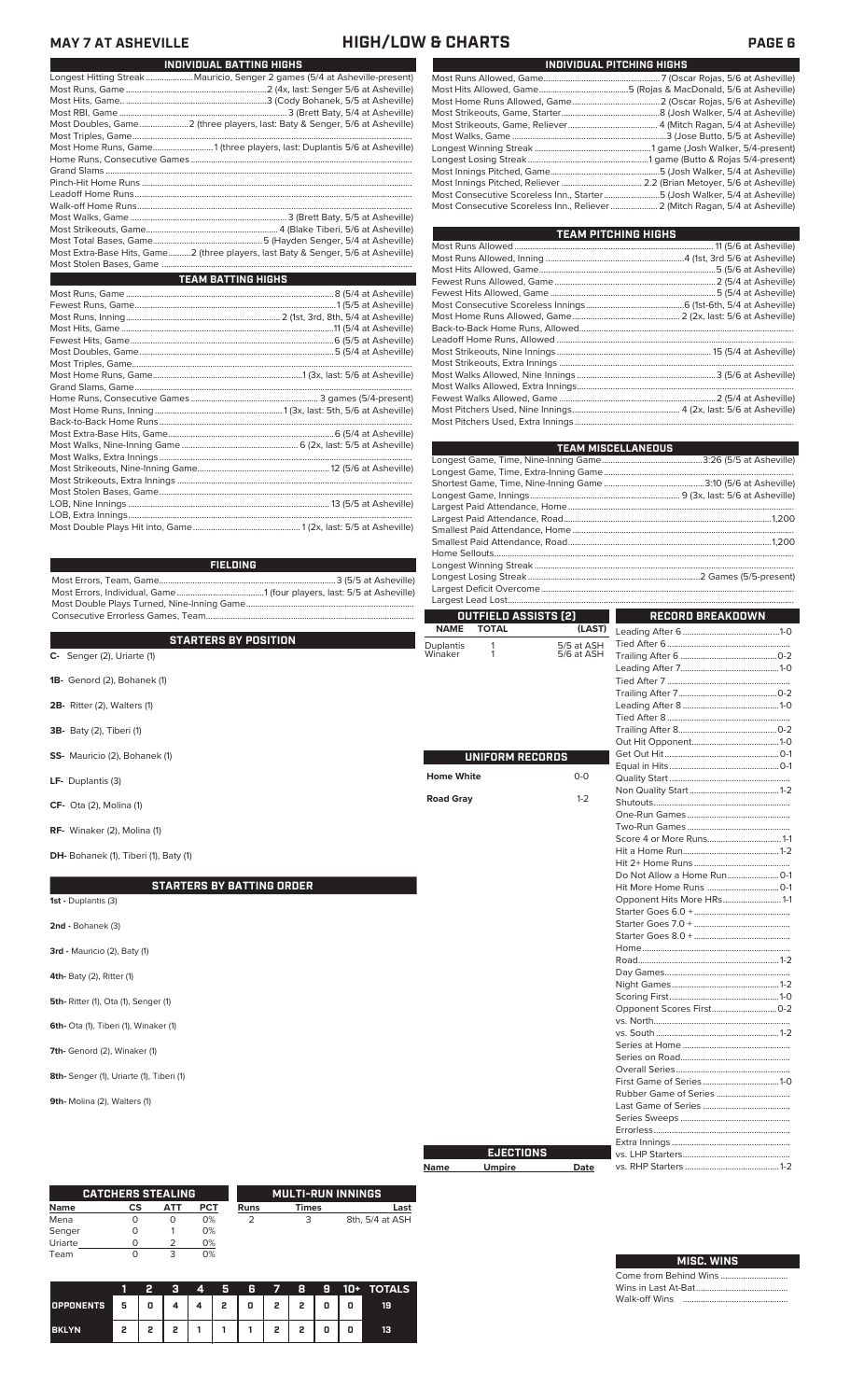# **MAY 7 AT ASHEVILLE GAME BY GAME RESULTS**

|--|--|

|             |                          |                      |                |          |         |                   |             | <b>GAME-BY-GAME RESULTS</b> |                       |             |             |                   |
|-------------|--------------------------|----------------------|----------------|----------|---------|-------------------|-------------|-----------------------------|-----------------------|-------------|-------------|-------------------|
| <b>DATE</b> | GM#                      | <b>OPPONENT</b>      | W-L/TIME SCORE |          | RECORD  | POSITION          | GA/GB       | <b>WINNING PITCHER</b>      | <b>LOSING PITCHER</b> | <b>SAVE</b> | <b>TIME</b> | <b>ATTENDANCE</b> |
| 5/4         | $\mathbf{1}$             | at Asheville         | W              | $8 - 2$  | $1-0$   | T1st              | $^{\rm +1}$ | Josh Walker (1-0)           | Blair Henley (0-1)    |             | 3:16        | 1,200             |
| 5/5         | $\overline{a}$           | at Asheville         | L              | $6-1$    | $1 - 1$ | T <sub>2</sub> nd | $-1$        | Chandler Casey (1-0)        | Jose Butto (1-0)      |             | 3:26        | 1,200             |
| 5/6         | 3                        | at Asheville         | L              | $11 - 4$ | $1 - 2$ | T3rd              | $-2$        | Matt Ruppenthal (1-0)       | Oscar Rojas (0-1)     |             | 3:10        | 1,200             |
| 5/7         | 4                        | at Asheville         | 6:35 p.m.      |          |         |                   |             |                             |                       |             |             |                   |
| 5/8         | 5                        | at Asheville         | 6:05 p.m.      |          |         |                   |             |                             |                       |             |             |                   |
| 5/9         | 6                        | at Asheville         | 1:05 p.m.      |          |         |                   |             |                             |                       |             |             |                   |
| 5/10        |                          | OFF DAY              |                |          |         |                   |             |                             |                       |             |             |                   |
| 5/11        | $\overline{\phantom{a}}$ | at Greenville        | 7:05 p.m.      |          |         |                   |             |                             |                       |             |             |                   |
| 5/12        | 8                        | at Greenville        | 7:05 p.m.      |          |         |                   |             |                             |                       |             |             |                   |
| 5/13        | 9                        | at Greenville        | 7:05 p.m.      |          |         |                   |             |                             |                       |             |             |                   |
| 5/14        | 10                       | at Greenville        | 7:05 p.m.      |          |         |                   |             |                             |                       |             |             |                   |
| 5/15        | 11                       | at Greenville        | 7:05 p.m.      |          |         |                   |             |                             |                       |             |             |                   |
| $5/16$      | 12                       | at Greenville        | 3:05 p.m.      |          |         |                   |             |                             |                       |             |             |                   |
| 5/17        |                          | OFF DAY              |                |          |         |                   |             |                             |                       |             |             |                   |
| 5/18        | 13                       | <b>Hudson Valley</b> | 6:30 p.m.      |          |         |                   |             |                             |                       |             |             |                   |
| 5/19        | 14                       | <b>Hudson Valley</b> | 6:30 p.m.      |          |         |                   |             |                             |                       |             |             |                   |
| 5/20        | 15                       | <b>Hudson Valley</b> | 6:30 p.m.      |          |         |                   |             |                             |                       |             |             |                   |
| 5/21        | 16                       | <b>Hudson Valley</b> | 7:00 p.m.      |          |         |                   |             |                             |                       |             |             |                   |
| 5/22        | 17                       | <b>Hudson Valley</b> | 4:00 p.m.      |          |         |                   |             |                             |                       |             |             |                   |
| 5/23        | 18                       | <b>Hudson Valley</b> | 1:00 p.m.      |          |         |                   |             |                             |                       |             |             |                   |
| 5/24        |                          | OFF DAY              |                |          |         |                   |             |                             |                       |             |             |                   |
| 5/25        | 19                       | Aberdeen             | 6:30 p.m.      |          |         |                   |             |                             |                       |             |             |                   |
| 5/26        | 20                       | Aberdeen             | 6:30 p.m.      |          |         |                   |             |                             |                       |             |             |                   |
| 5/27        | 21                       | Aberdeen             | 6:30 p.m.      |          |         |                   |             |                             |                       |             |             |                   |
| 5/28        | 22                       | Aberdeen             | 7:00 p.m.      |          |         |                   |             |                             |                       |             |             |                   |
| 5/29        | 23                       | Aberdeen             | 4:00 p.m.      |          |         |                   |             |                             |                       |             |             |                   |
| 5/30        | 24                       | Aberdeen             | 1:00 p.m.      |          |         |                   |             |                             |                       |             |             |                   |
| 5/31        |                          | OFF DAY              |                |          |         |                   |             |                             |                       |             |             |                   |
|             |                          |                      |                |          |         |                   |             | MAY [1-2]                   |                       |             |             |                   |
| 6/1         | 25                       | at Jersey Shore      | 7:05 p.m.      |          |         |                   |             |                             |                       |             |             |                   |
| 6/2         | 26                       | at Jersey Shore      | 7:05 p.m.      |          |         |                   |             |                             |                       |             |             |                   |
| 6/3         | 27                       | at Jersey Shore      | 7:05 p.m.      |          |         |                   |             |                             |                       |             |             |                   |
| 6/4         | 28                       | at Jersey Shore      | 7:05 p.m.      |          |         |                   |             |                             |                       |             |             |                   |
| 6/5         | 29                       | at Jersey Shore      | 7:05 p.m.      |          |         |                   |             |                             |                       |             |             |                   |
| 6/6         | 30                       | at Jersey Shore      | 1:05 p.m.      |          |         |                   |             |                             |                       |             |             |                   |
| 6/7         |                          | OFF DAY              |                |          |         |                   |             |                             |                       |             |             |                   |
| 6/8         | 31                       | <b>Hudson Valley</b> | 6:30 p.m.      |          |         |                   |             |                             |                       |             |             |                   |
| 6/9         | 32                       | <b>Hudson Valley</b> | 6:30 p.m.      |          |         |                   |             |                             |                       |             |             |                   |
| 6/10        | 33                       | <b>Hudson Valley</b> | 6:30 p.m.      |          |         |                   |             |                             |                       |             |             |                   |
| 6/11        | 34                       | <b>Hudson Valley</b> | 7:00 p.m.      |          |         |                   |             |                             |                       |             |             |                   |
| 6/12        | 35                       | <b>Hudson Valley</b> | 4:00 p.m.      |          |         |                   |             |                             |                       |             |             |                   |
| 6/13        | 36                       | <b>Hudson Valley</b> | 1:00 p.m.      |          |         |                   |             |                             |                       |             |             |                   |
| 6/14        |                          | OFF DAY              |                |          |         |                   |             |                             |                       |             |             |                   |
| 6/15        | 37                       | at Wilmington        | 7:05 p.m.      |          |         |                   |             |                             |                       |             |             |                   |
| 6/16        | 38                       | at Wilmington        | 7:05 p.m.      |          |         |                   |             |                             |                       |             |             |                   |
| 6/17        | 39                       | at Wilmington        | 7:05 p.m.      |          |         |                   |             |                             |                       |             |             |                   |
| 6/18        | 40                       | at Wilmington        | 7:05 p.m.      |          |         |                   |             |                             |                       |             |             |                   |
| 6/19        | 41                       | at Wilmington        | 6:05 p.m.      |          |         |                   |             |                             |                       |             |             |                   |
| 6/20        | 42                       | at Wilmington        | 1:05 p.m.      |          |         |                   |             |                             |                       |             |             |                   |
| 6/21        |                          | OFF DAY              |                |          |         |                   |             |                             |                       |             |             |                   |
| 6/22        | 43                       | <b>Jersey Shore</b>  | 6:30 p.m.      |          |         |                   |             |                             |                       |             |             |                   |
| 6/23        | 44                       | <b>Jersey Shore</b>  | 6:30 p.m.      |          |         |                   |             |                             |                       |             |             |                   |
| 6/24        | 45                       | <b>Jersey Shore</b>  | 6:30 p.m.      |          |         |                   |             |                             |                       |             |             |                   |
| 6/25        | 46                       | <b>Jersey Shore</b>  | 7:00 p.m.      |          |         |                   |             |                             |                       |             |             |                   |
| 6/26        | 47                       | <b>Jersey Shore</b>  | 6:00 p.m.      |          |         |                   |             |                             |                       |             |             |                   |
| 6/27        | 48                       | <b>Jersey Shore</b>  | 4:00 p.m.      |          |         |                   |             |                             |                       |             |             |                   |
| 6/28        |                          | OFF DAY              |                |          |         |                   |             |                             |                       |             |             |                   |
| 6/29        | 49                       | at Aberdeen          | 7:05 p.m.      |          |         |                   |             |                             |                       |             |             |                   |
| 6/30        | 50                       | at Aberdeen          | 7:05 p.m.      |          |         |                   |             |                             |                       |             |             |                   |
|             |                          |                      |                |          |         |                   |             | <b>JUNE (0-0)</b>           |                       |             |             |                   |
| 7/1         | 51                       | at Aberdeen          | 7:05 p.m.      |          |         |                   |             |                             |                       |             |             |                   |
| 7/2         | 52                       | at Aberdeen          | 7:05 p.m.      |          |         |                   |             |                             |                       |             |             |                   |
| 7/3         | 53                       | at Aberdeen          | 6:05 pm.       |          |         |                   |             |                             |                       |             |             |                   |
| 7/4         | 54                       | at Aberdeen          | 2:05 p.m.      |          |         |                   |             |                             |                       |             |             |                   |
| 7/5         |                          | OFF DAY              |                |          |         |                   |             |                             |                       |             |             |                   |
| 7/6         | 55                       | at Hudson Valley     | 7:05 p.m.      |          |         |                   |             |                             |                       |             |             |                   |
| 7/7         | 56                       | at Hudson Valley     | 7:05 p.m.      |          |         |                   |             |                             |                       |             |             |                   |
| 7/8         | 57                       | at Hudson Valley     | 7:05 p.m.      |          |         |                   |             |                             |                       |             |             |                   |
| 7/9         | 58                       | at Hudson Valley     | 7:05 p.m.      |          |         |                   |             |                             |                       |             |             |                   |
| 7/10        | 59                       | at Hudson Valley     | 6:05 p.m.      |          |         |                   |             |                             |                       |             |             |                   |
| 7/11        | 60                       | at Hudson Valley     | 4:35 p.m.      |          |         |                   |             |                             |                       |             |             |                   |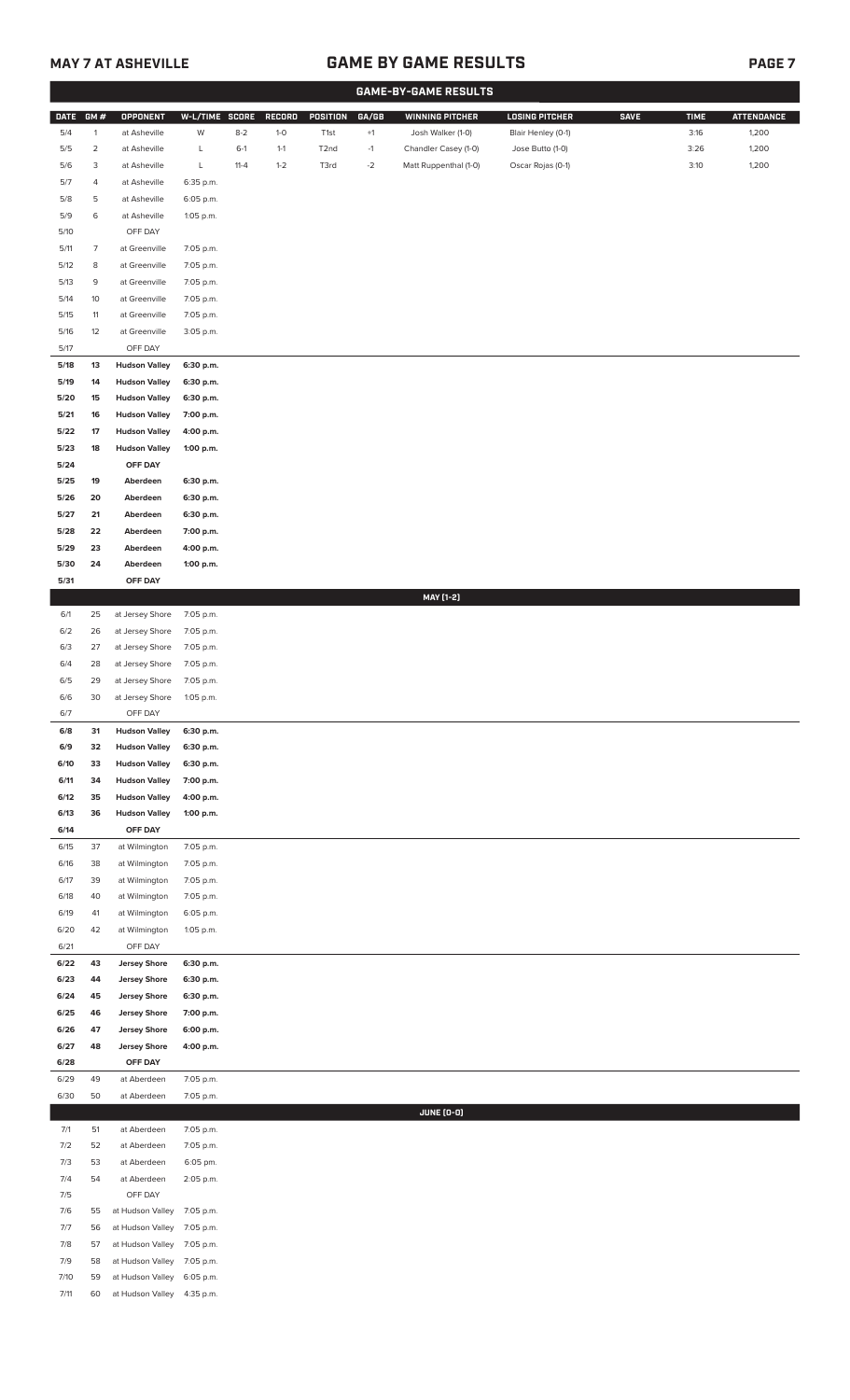## **MAY 7 AT ASHEVILLE GAME-BY-GAME PAGE 8**

| <b>DATE</b> | GM# | OPPONENT                   |           | W-L/TIME SCORE RECORD<br>POSITION<br>GA/GB | <b>WINNING PITCHER</b> | <b>LOSING PITCHER</b> | <b>SAVE</b> | <b>TIME</b> | <b>ATTENDANCE</b> |
|-------------|-----|----------------------------|-----------|--------------------------------------------|------------------------|-----------------------|-------------|-------------|-------------------|
| 7/12        |     | OFF DAY                    |           |                                            |                        |                       |             |             |                   |
| 7/13        | 61  | <b>Jersey Shore</b>        | 6:30 p.m. |                                            |                        |                       |             |             |                   |
| 7/14        | 62  | <b>Jersey Shore</b>        | 6:30 p.m. |                                            |                        |                       |             |             |                   |
| 7/15        | 63  | <b>Jersey Shore</b>        | 6:30 p.m. |                                            |                        |                       |             |             |                   |
| 7/16        | 64  | <b>Jersey Shore</b>        | 7:00 p.m. |                                            |                        |                       |             |             |                   |
|             |     |                            |           |                                            |                        |                       |             |             |                   |
| 7/17        | 65  | <b>Jersey Shore</b>        | 6:00 p.m. |                                            |                        |                       |             |             |                   |
| 7/18        | 66  | <b>Jersey Shore</b>        | 4:00 p.m. |                                            |                        |                       |             |             |                   |
| 7/19        |     | OFF DAY                    |           |                                            |                        |                       |             |             |                   |
| 7/20        | 67  | Wilmington                 | 6:30 p.m. |                                            |                        |                       |             |             |                   |
| 7/21        | 68  | Wilmington                 | 6:30 p.m. |                                            |                        |                       |             |             |                   |
| 7/22        | 69  | Wilmington                 | 6:30 p.m. |                                            |                        |                       |             |             |                   |
| 7/23        | 70  | Wilmington                 | 7:00 p.m. |                                            |                        |                       |             |             |                   |
|             |     |                            |           |                                            |                        |                       |             |             |                   |
| 7/24        | 71  | Wilmington                 | 6:00 p.m. |                                            |                        |                       |             |             |                   |
| 7/25        | 72  | Wilmington                 | 4:00 p.m. |                                            |                        |                       |             |             |                   |
| 7/26        |     | OFF DAY                    |           |                                            |                        |                       |             |             |                   |
| 7/27        | 73  | at Jersey Shore            | 7:05 p.m. |                                            |                        |                       |             |             |                   |
| 7/28        | 74  | at Jersey Shore            | 7:05 p.m. |                                            |                        |                       |             |             |                   |
| 7/29        | 75  | at Jersey Shore            | 7:05 p.m. |                                            |                        |                       |             |             |                   |
| 7/30        | 76  | at Jersey Shore            | 7:05 p.m. |                                            |                        |                       |             |             |                   |
|             |     |                            |           |                                            |                        |                       |             |             |                   |
| 7/31        | 77  | at Jersey Shore            | 7:05 p.m. |                                            |                        |                       |             |             |                   |
|             |     |                            |           |                                            | JULY (0-0)             |                       |             |             |                   |
| 8/1         | 78  | at Jersey Shore            | 1:05 p.m. |                                            |                        |                       |             |             |                   |
| 8/2         |     | OFF DAY                    |           |                                            |                        |                       |             |             |                   |
| 8/3         | 79  | <b>Hudson Valley</b>       | 6:30 p.m. |                                            |                        |                       |             |             |                   |
| 8/4         | 80  | <b>Hudson Valley</b>       | 6:30 p.m. |                                            |                        |                       |             |             |                   |
| 8/5         | 81  | <b>Hudson Valley</b>       | 6:30 p.m. |                                            |                        |                       |             |             |                   |
|             |     | <b>Hudson Valley</b>       |           |                                            |                        |                       |             |             |                   |
| 8/6         | 82  |                            | 7:00 p.m. |                                            |                        |                       |             |             |                   |
| 8/7         | 83  | <b>Hudson Valley</b>       | 6:00 p.m. |                                            |                        |                       |             |             |                   |
| 8/8         | 84  | <b>Hudson Valley</b>       | 4:00 p.m. |                                            |                        |                       |             |             |                   |
| 8/9         |     | OFF DAY                    |           |                                            |                        |                       |             |             |                   |
| 8/10        | 85  | at Wilmington              | 7:05 p.m. |                                            |                        |                       |             |             |                   |
| 8/11        | 86  | at Wilmington              | 7:05 p.m. |                                            |                        |                       |             |             |                   |
| 8/12        | 87  | at Wilmington              | 7:05 p.m. |                                            |                        |                       |             |             |                   |
| 8/13        | 88  | at Wilmington              | 7:05 p.m. |                                            |                        |                       |             |             |                   |
|             |     |                            |           |                                            |                        |                       |             |             |                   |
| 8/14        | 89  | at Wilmington              | 6:05 p.m. |                                            |                        |                       |             |             |                   |
| 8/15        | 90  | at Wilmington              | 1:05 p.m. |                                            |                        |                       |             |             |                   |
| 8/16        |     | OFF DAY                    |           |                                            |                        |                       |             |             |                   |
| 8/17        | 91  | at Hudson Valley 7:05 p.m. |           |                                            |                        |                       |             |             |                   |
| 8/18        | 92  | at Hudson Valley           | 7:05 p.m. |                                            |                        |                       |             |             |                   |
| 8/19        | 93  | at Hudson Valley           | 7:05 p.m. |                                            |                        |                       |             |             |                   |
| 8/20        | 94  | at Hudson Valley           | 7:05 p.m. |                                            |                        |                       |             |             |                   |
|             |     |                            |           |                                            |                        |                       |             |             |                   |
| 8/21        | 95  | at Hudson Valley           | 6:05 p.m. |                                            |                        |                       |             |             |                   |
| 8/22        | 96  | at Hudson Valley           | 4:35 p.m. |                                            |                        |                       |             |             |                   |
| 8/23        |     | OFF DAY                    |           |                                            |                        |                       |             |             |                   |
| 8/24        | 97  | Aberdeen                   | 6:30 p.m. |                                            |                        |                       |             |             |                   |
| 8/25        | 98  | Aberdeen                   | 6:30 p.m. |                                            |                        |                       |             |             |                   |
| 8/26        | 99  | Aberdeen                   | 6:30 p.m. |                                            |                        |                       |             |             |                   |
| 8/27        | 100 | Aberdeen                   | 7:00 p.m. |                                            |                        |                       |             |             |                   |
|             |     |                            |           |                                            |                        |                       |             |             |                   |
| 8/28        | 101 | Aberdeen                   | 6:00 p.m. |                                            |                        |                       |             |             |                   |
| 8/29        | 102 | Aberdeen                   | 4:00 p.m. |                                            |                        |                       |             |             |                   |
| 8/30        |     | OFF DAY                    |           |                                            |                        |                       |             |             |                   |
| 8/31        | 103 | Wilmington                 | 6:30 p.m. |                                            |                        |                       |             |             |                   |
|             |     |                            |           |                                            | AUGUST (0-0)           |                       |             |             |                   |
| 9/1         | 104 | Wilmington                 | 6:30 p.m. |                                            |                        |                       |             |             |                   |
| 9/2         | 105 | Wilmington                 | 6:30 p.m. |                                            |                        |                       |             |             |                   |
| 9/3         | 106 | Wilmington                 | 7:00 p.m. |                                            |                        |                       |             |             |                   |
| 9/4         | 107 | Wilmington                 | 6:00 p.m. |                                            |                        |                       |             |             |                   |
|             |     |                            |           |                                            |                        |                       |             |             |                   |
| 9/5         | 108 | Wilmington                 | 4:00 p.m. |                                            |                        |                       |             |             |                   |
| 9/6         |     | OFF DAY                    |           |                                            |                        |                       |             |             |                   |
| 9/7         | 109 | at Hudson Valley           | 7:05 p.m. |                                            |                        |                       |             |             |                   |
| 9/8         | 110 | at Hudson Valley           | 7:05 p.m. |                                            |                        |                       |             |             |                   |
| 9/9         | 111 | at Hudson Valley           | 7:05 p.m. |                                            |                        |                       |             |             |                   |
| 9/10        | 112 | at Hudson Valley           | 7:05 p.m. |                                            |                        |                       |             |             |                   |
| 9/11        | 113 | at Hudson Valley           | 6:05 p.m. |                                            |                        |                       |             |             |                   |
|             |     |                            |           |                                            |                        |                       |             |             |                   |
| 9/12        | 114 | at Hudson Valley           | 4:35 p.m. |                                            |                        |                       |             |             |                   |
| 9/13        |     | OFF DAY                    |           |                                            |                        |                       |             |             |                   |
| 9/14        | 115 | <b>Jersey Shore</b>        | 6:30 p.m. |                                            |                        |                       |             |             |                   |
| 9/15        | 116 | <b>Jersey Shore</b>        | 6:30 p.m. |                                            |                        |                       |             |             |                   |
| 9/16        | 117 | <b>Jersey Shore</b>        | 6:30 p.m. |                                            |                        |                       |             |             |                   |
| 9/17        | 118 | <b>Jersey Shore</b>        | 7:00 p.m. |                                            |                        |                       |             |             |                   |
| 9/18        | 119 | <b>Jersey Shore</b>        | 4:00 p.m. |                                            |                        |                       |             |             |                   |
| 9/19        | 120 | <b>Jersey Shore</b>        | 1:00 p.m. |                                            |                        |                       |             |             |                   |

**SEPTEMBER (0-0)**